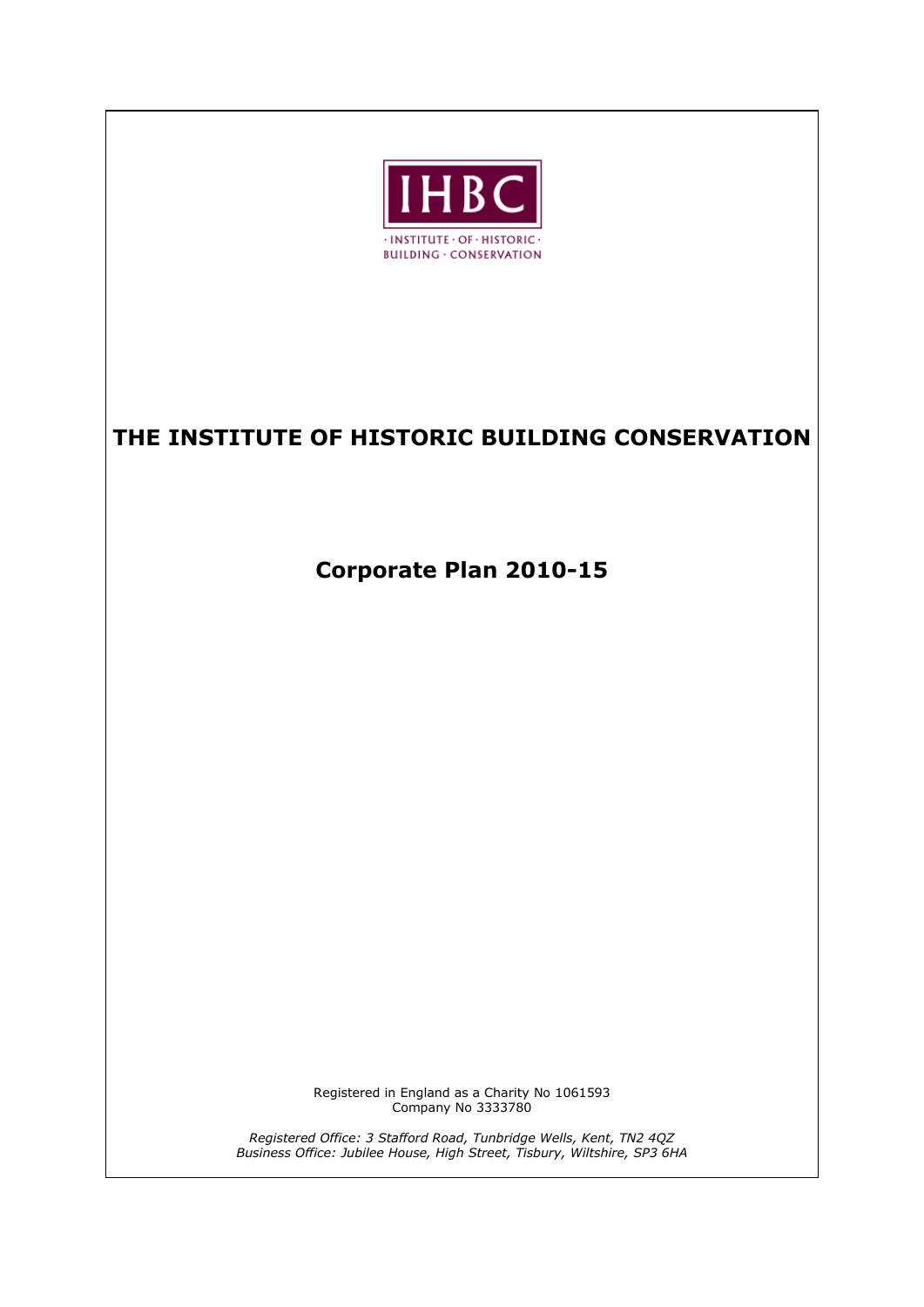#### **SUMMARY**

- 1. This is the Corporate Plan (CP2010) of The Institute of Historic Building Conservation (IHBC) for the period 2010-15. It will guide priorities in corporate development, and will eventually incorporate an Action Programme. The Action Programme will articulate in more detail the targets, timings, responsibilities and resources required over the Plan period, and so will provide more detailed guidance for Council, Committees and Branches in the preparation of their annual Business Plans. CP2010 will be monitored annually and reviewed in 2013.
- 2. It is anticipated that CP2010 will be agreed by the IHBC's 2010 AGM, and with the addition of an Action Programme, subsequently adopted by Council in September 2010. Thereafter, a copy of CP2010 will be posted on the IHBC website in the Business Papers section.
- 3. IHBC's Council unanimously approved CP2010 on 29 April 2010, in particular its Objects, Aims, Actions, and Priorities, and recommended its adoption by the 2010 IHBC AGM.

#### **INTRODUCTION**

- 4. The Institute of Historic Building Conservation (IHBC) is a registered charity with its head office in England, No 1061593, with charitable registration pending in Scotland, and a company limited by guarantee, No 3333780, incorporated on 14 March 1997 and operating in the not-for-profit sector. The legal and corporate operations of the IHBC are guided by the Memorandum and Articles of Association (M&A), which are carried on the Institute's web site.
- 5. The IHBC has three broad objects developed from its Memorandum & Articles and its current Corporate Plan**:**

helping people, by promoting the conservation and management of historic places as a unique and evolving resource for people, both today and in the future;

helping conservation, by supporting specialists, specialisms, and specialist interests in conservation, because effective conservation demands skilled care; and

helping conservation professionals, by supporting, encouraging and challenging IHBC members and prospective members, because conservation professionals work most effectively with co-ordination, advice, inspiration and scrutiny provided by an informed professional body.

- 6. The IHBC evolved from the Association of Conservation Officers (ACO), which was founded in September 1981 by a dedicated group of professionals working as conservation officers in local authorities. In 1997 the ACO was reconstituted as a company and registered charity, The Institute of Historic Building Conservation, to become the professional institute representing specialist interests in the conservation of historic fabric, structures, areas, places and environments.
- 7. The IHBC represents, regulates and supports professionals contributing to the conservation of historic places through advocacy, promoting standards and providing information on the conservation of valued buildings and places. With limited staff capacity it does this primarily through a devolved and dispersed voluntary infrastructure, partnering in high-profile national initiatives (including the Annual School, the *Yearbook*, the house journal *Context*, the website and consultation advice). It operates with the support of de-centralised Branches delivering training, networking and capacity-building initiative at national, regional, local and individual levels as required.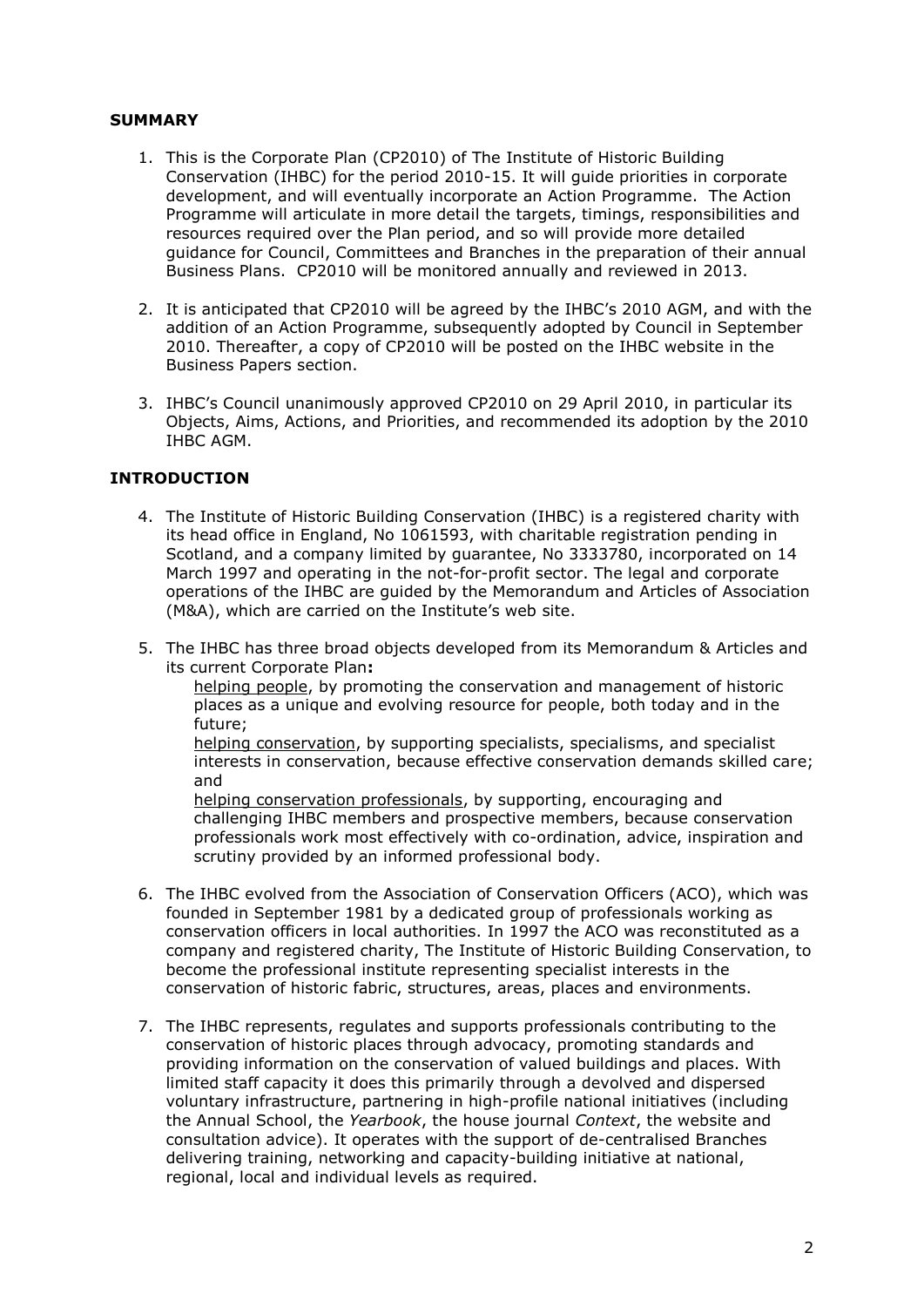- 8. The IHBC supports management and conservation interests and strategies where they are supported by professional, empirical or technical evidence. However the IHBC is neither a trade union nor a *de facto* lobby group for a single professional interest or role.
- 9. The IHBC promotes good practice across and within the disciplines that secure conservation by shaping conservation processes and practice. The IHBC works to the principle that the proper application of the right skills, at the right levels, and at the right points in the management of change, will secure the most effective conservation. The pan-disciplinary character of this does not reduce the Institute's core responsibility to under-represented specialists, among which can be included conservation professionals in planning authorities.

### **ORGANISATION**

10. The IHBC operates in diverse roles, including as:

- a registered charity;
- an internationally recognised and respected institute for professionals, responsible for regulating and promoting professional standards and professional development across the sector;
- a civic resource, encouraging sustainable public access to and enjoyment of the historic environment;
- a membership organisation;
- a research body, promoting, shaping and, as necessary, implementing research and related programmes;
- a voluntary organisation, adding value to the society and the sector through the voluntary work of a substantial core of active members;
- an advisory resource, providing information, guidance, technical knowledge, input into policy development and implementation;
- collectively, a business service, operating in the historic environment sector, and with the support of its trading arm, IHBC Enterprises, through which it promotes and supports the IHBC's objectives in conservation.
- 11. The IHBC's work and its broad remit are very much in line with the Governments' (UK and devolved administrations') five principles of sustainable development. These are:
	- *Living within environmental limits*
	- *Ensuring a strong, healthy and just society*
	- *Achieving a sustainable economy*
	- *Promoting good governance*
	- *Using sound science responsibly*

### **STRATEGIC DEVELOPMENT**

- 12. The first 'forward strategy' of the IHBC, in 2004, led to the appointment in October 2005 of the institute's first full-time employee, the Director. The IHBC then carried out re-organisation, development and investment, re-ordering its financial base, operational structures, services, benefits and developing a measure of forward planning.
- 13.By 2007, 3.5 full-time equivalent (FTE) staff, (including the Director, Projects Officer and Membership Services Officer) were working under the scrutiny and guidance of the Council. That year, the 9th AGM of the IHBC approved the first Corporate Plan 2007-10 (CP2007), endorsing a new operational structure comprising a Board of Trustees and National Office supported by five Advisory Committees (*Finance & Resources; Membership & Ethics; Education Training &*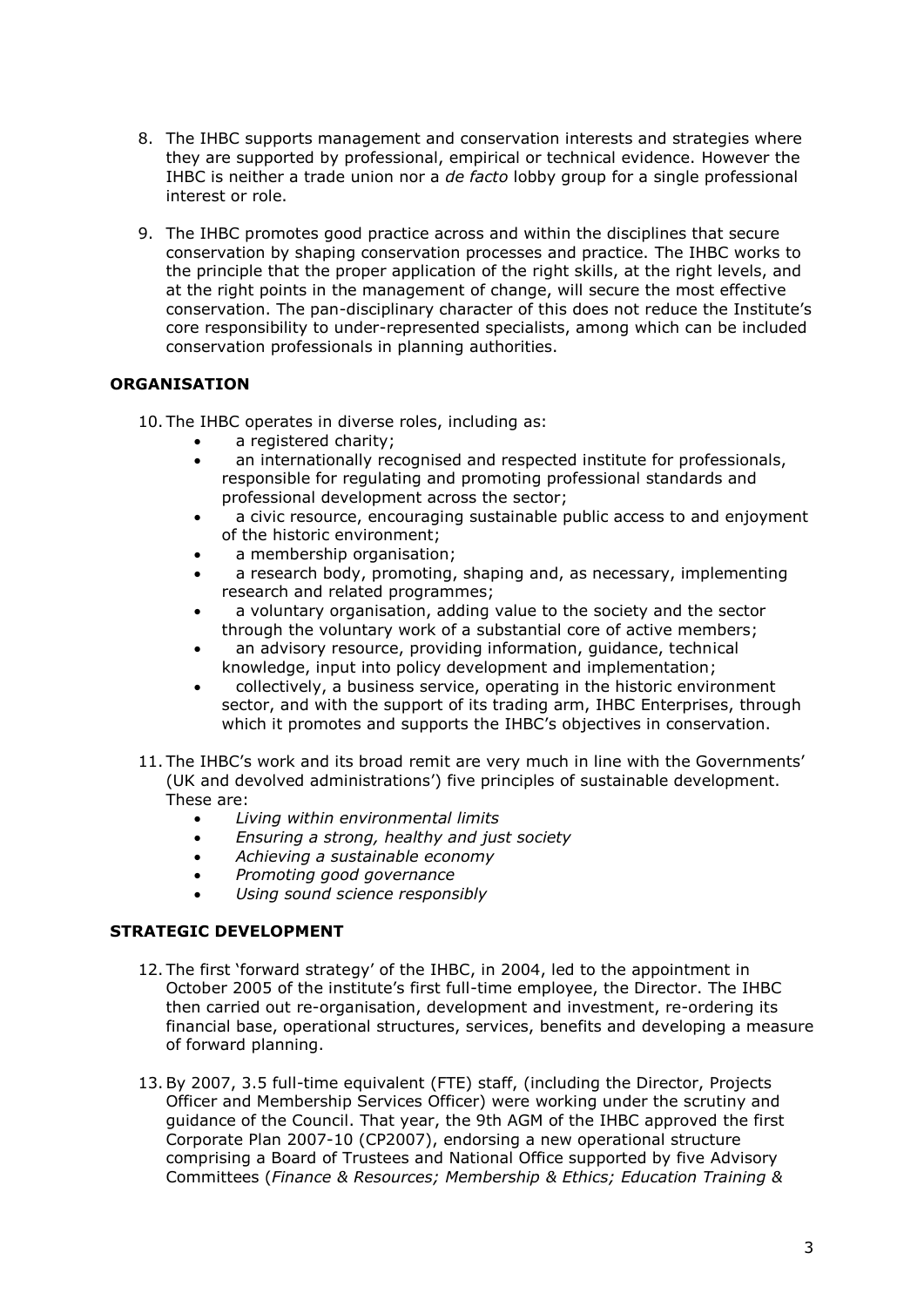*Standards; Policy,* and *Communications & Outreach*), and 13 Branches, each of which is guided by, and regulated through, an Annual Business Plan approved by Council. CP2007's progress was monitored annually and the Plan itself reviewed from 2008.

- 14.By 2009, the IHBC, including its wholly owned trading arm, IHBC Enterprises, had a turnover of c£350,000, and was served by 3.6 FTE executive staff, consultants (broadly equivalent to 2.0 FTE, acting in the fields of editorial, consultations and web-based IT services), and a corps of volunteers contributing the equivalent of some 10.0 FTE staff.
- 15. Highlights over the period 2007-2010 included:
	- the rapid expansion of membership (and associated resources) from c1500 to c2000 members;
	- substantial advocacy triumphs, including joint policy responses representing c250,000 professional memberships;
	- radical and innovative benefits and communications, including the NewsBlog, which simultaneously informed members and defined their common interest;
		- and less visibly, but crucially -
		- membership standards;
		- establishment of Historic Environment Service Providers Recognition (HESPR);
		- development of IHBC Enterprises, the trading arm, which succeeded in generating quality outcomes;
		- the ditching, in many quarters, of a previously-widespread perception of the organisation and its members as merely a narrow lobby group.

## **CORPORATE PLAN 2010: PROCESS OF DEVELOPMENT**

- 16. Overall this has led to a much more confident and positive base from which to move the organisation forward. This has been reflected in the diverse responses across the range of contributions to the IHBC's consultation and on the development of the new Corporate Plan. The principal conclusions of this process are outlined below in paragraphs 17-20.
- 17.*Vision: what is to be achieved?* The IHBC should be established as the universallyrecognised professional face of historic environment conservation, with a membership founded on professional ethics and inspired by challenge, and contributing to place-making.
- 18.*Rationale: why achieve it?* The future of the historic environment is best served by having conservation specialists supported by an informed, independent and ethical organisation – a professional body – dedicated to their professional development and aspirations.
- 19. *Mission: How will it be achieved?* The objective is to secure the most sustainable benefits for and from our historic places through the contribution of the membership of the IHBC to place-making; including, in particular, promoting training & education, professional standards & ethics, guidance, advice and practice, and the benefits, status and prestige of IHBC membership itself.
- 20. *What is special about IHBC - the Unique Selling Point (USP)?* The IHBC is the professional body supporting specialist interests in the conservation of historic places. It is multi-disciplinary in character, inter-disciplinary in scope, and pandisciplinary in aspiration.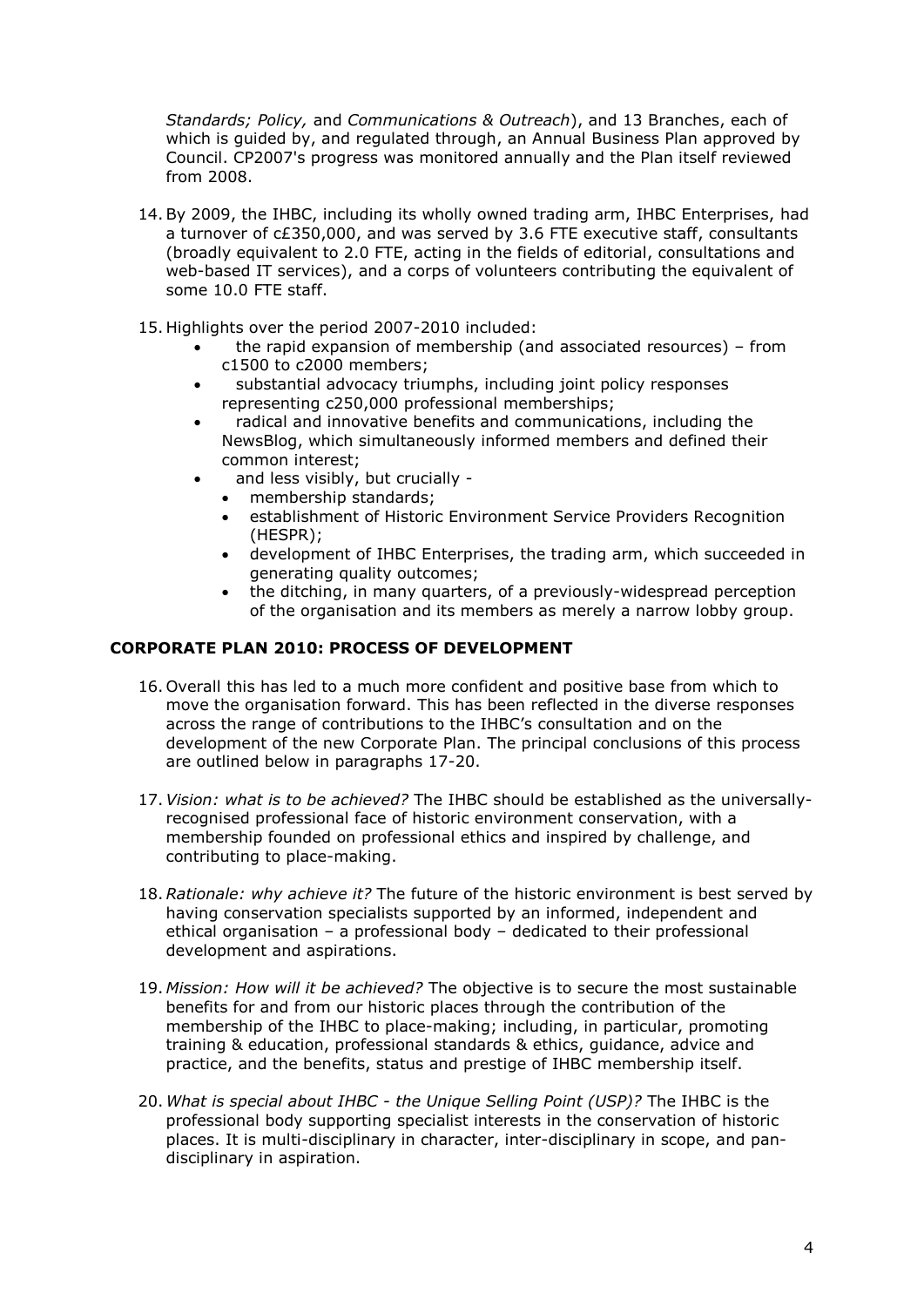- 21.CP2007 envisaged a reviewing of operations by 2010. However, as there is wide recognition of the success of existing practice and structures, and clear limitations in the capacity of volunteers to expand on the organisational structures agreed in the 2007 Plan, no substantial changes to the structures are envisaged at the outset in CP2010. CP2010 envisages extending opportunities for wider voluntary and stakeholder involvement, developing our operations in the context of our charitable and business interests, while reviewing governance and implementing any agreed changes over the period of CP2010 itself.
- 22. Extensive consultation on the development of the CP2010 Strategy produced substantial support for continuing principles and levels of activity adopted in the 2007 Plan, building on the successful consolidation of new internal systems and resources. With limited resources any new corporate strategy must focus on new strategic directions which do not threaten the existing successful operations arising from CP2007; key challenges for the IHBC's CP2010 role in the conservation of the built historic environment sector are diverse, overlapping with the well-articulated in the objectives agreed in 2007.
- 23.As an organisation charged with supporting conservation in a rapidly-changing environment, the IHBC wants both to carry forward its successes and to identify new challenges. Agreeing CP2010 will shape the corporate Action Plan which will align actions with targets and resources, and will be overseen by the IHBC Council. The Action Plan will be monitored annually and the Corporate Plan itself reviewed from 2013.
- 24. Aims and Actions of CP2010 are outlined overleaf, set out in accordance with the IHBC's three Charitable Objects, namely, *Helping People*, *Helping Conservation*, and *Helping Conservation Professionals*. They build on the IHBC's current operations, and will be supplemented by the Action Programme in due course.

*The Institute of Historic Building Conservation 29 April 2010*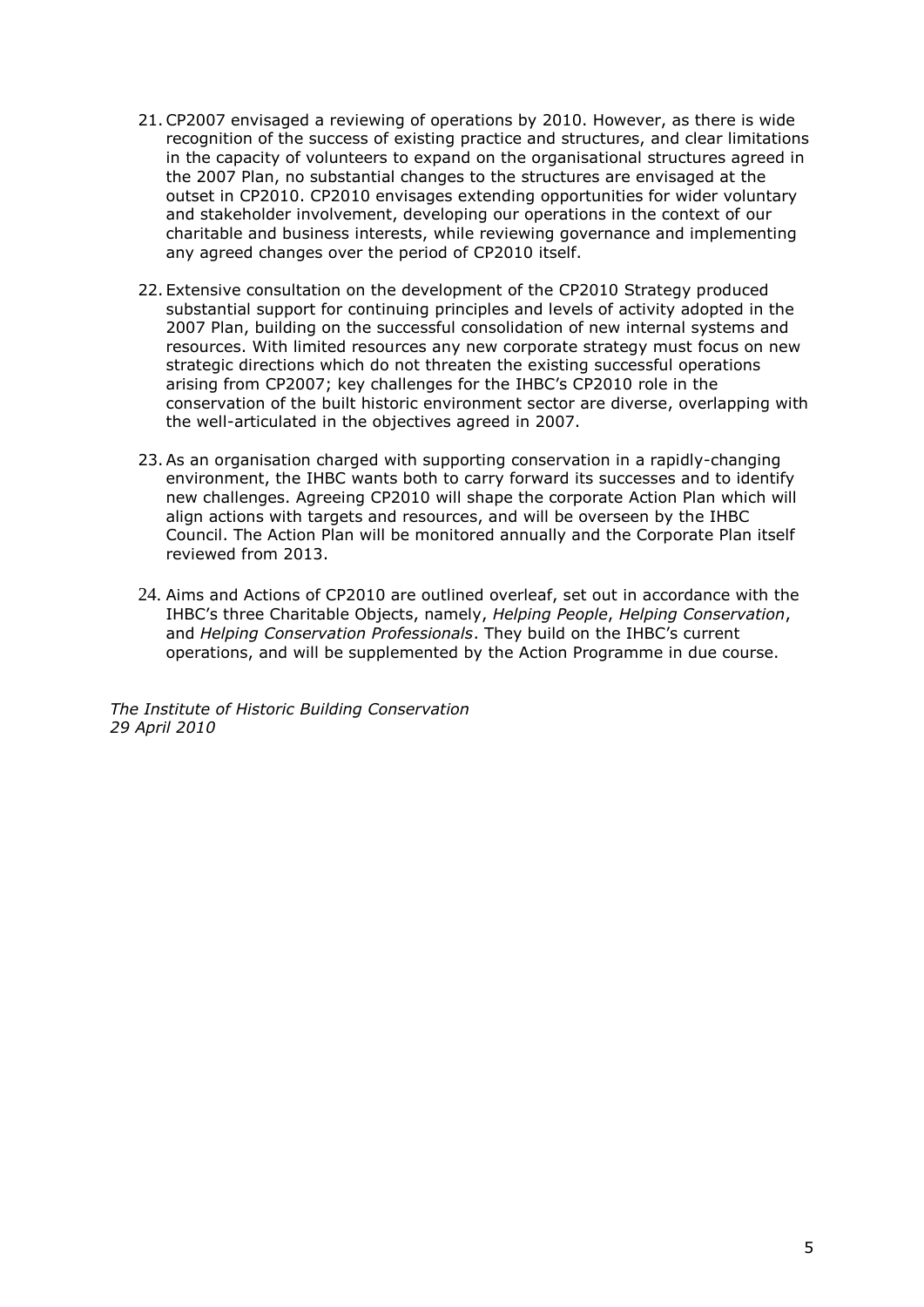# **Object A: To Help People**

| Aim |                                                                                                   | Action                                                                                                                                                                                                                                                                                                                                                                                                                                                       | Priorities<br>$1$ (high) 2 3                                                 |
|-----|---------------------------------------------------------------------------------------------------|--------------------------------------------------------------------------------------------------------------------------------------------------------------------------------------------------------------------------------------------------------------------------------------------------------------------------------------------------------------------------------------------------------------------------------------------------------------|------------------------------------------------------------------------------|
| A.1 | Maintain and develop the Web site to<br>underpin access to the IHBC's resources<br>and capacity   | Maintain and update web contents.<br>$\bullet$<br><b>Maintain and update NewsBlogs.</b><br><b>Maintain E-mail alerts.</b><br>Maintain public access to web-based resources including<br>advice, policy, enquiries and related resources.<br>Develop 'world-wide' dimension to website through dedicated web<br>page and linked resources.<br>Recast website resources to integrate with other publications &<br>information resources.                       | $\frac{1}{1}$<br>$\overline{\mathbf{1}}$<br>$\overline{2}$<br>$\overline{2}$ |
| A.2 | Maintain and develop support for<br>Branches, maximising added value from<br>volunteering members | <b>Hold annual Branch Connection Days.</b><br>Produce annual guidance documents/statements.<br>Maintain and refine promotion and management of new                                                                                                                                                                                                                                                                                                           | $\frac{1}{1}$                                                                |
|     |                                                                                                   | voluntary activities.<br>Review structures to maximise potential for membership<br>involvement and contributions.<br>Provide support for development of web resources for<br><b>Branches.</b><br>Agree revised guidelines on management of volunteer support.<br>Develop on-line lobbying resource for volunteers to engage with<br>political interests (local and national).<br>Explore application of a 'franchise' model to support Branch<br>operations. | 1<br>$\frac{1}{2}$<br><u>mlm</u>                                             |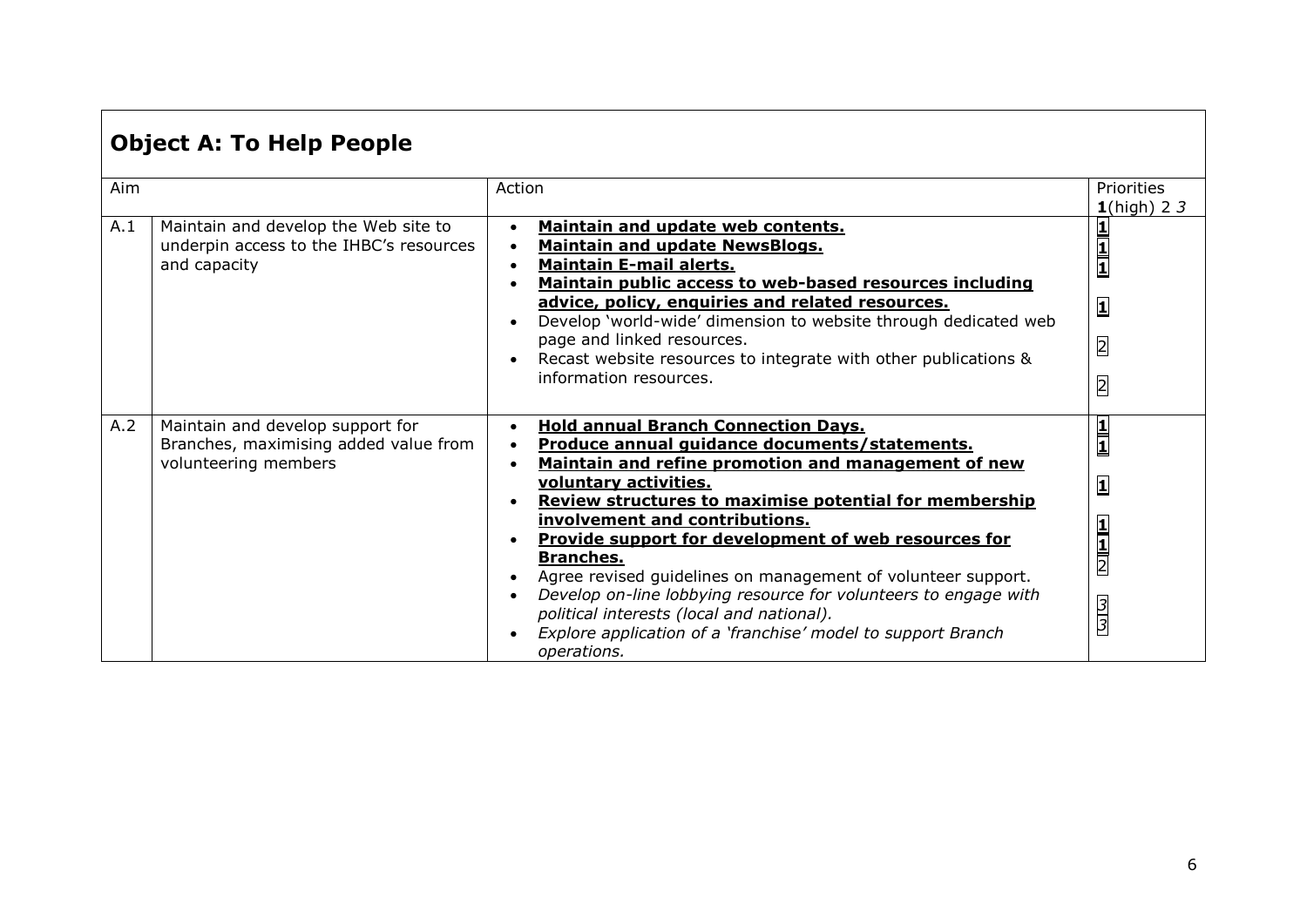| A.3 | Enhance access to charitable structures,<br>operations, activities, capacity and<br>benefits of the IHBC                                                    | <b>Establish CapacityBuild as a voluntary sector resource to</b><br>enhance public access to IHBC's networks.<br>Re-cast and up-date the website to promote and support<br><b>IHBC's charitable operations, resources and activities.</b><br>Review and expand terms of reference for providing bursaries for<br>low-income delegates to IHBC events.<br>Develop and adopt overarching strategy supporting access to<br>benefits.<br>Review operations & resources.                                                        | $\overline{\mathbf{1}}$<br>$\overline{\mathbf{1}}$<br>$\overline{2}$<br>$\frac{2}{2}$ |
|-----|-------------------------------------------------------------------------------------------------------------------------------------------------------------|----------------------------------------------------------------------------------------------------------------------------------------------------------------------------------------------------------------------------------------------------------------------------------------------------------------------------------------------------------------------------------------------------------------------------------------------------------------------------------------------------------------------------|---------------------------------------------------------------------------------------|
| A.4 | Maintain and enhance links with 3rd<br>Sector interests to ensure and underpin<br>sector understanding and partnerships                                     | Maintain active representation on partner organisations.<br>Contribute to the establishment of local, regional & national<br>sector networks.<br>Support the voluntary sector through promoting skills sets.<br>Extend representation on partner organisations.                                                                                                                                                                                                                                                            | $\overline{\mathbf{1}}$<br>$\frac{1}{2}$                                              |
| A.5 | Develop effective links with non-core<br>heritage interests to underpin the<br>widest appreciation of the historic<br>environment as a sustainable resource | Host (jointly as required) parliamentary receptions.<br>Agree wider communications strategy supporting this aim.<br>Support research/studies on Health benefits linked to the historic<br>environment and its conservation.<br>Maintain existing links to construction and education sector bodies.<br>Develop structured links to construction and education sector<br>bodies.<br>Promote related policy/ research/ development.<br>Establish opportunities to link historic environment conservation to<br>biodiversity. | $\frac{1}{1}$<br>$\overline{\mathbf{1}}$<br>$\frac{2}{2}$                             |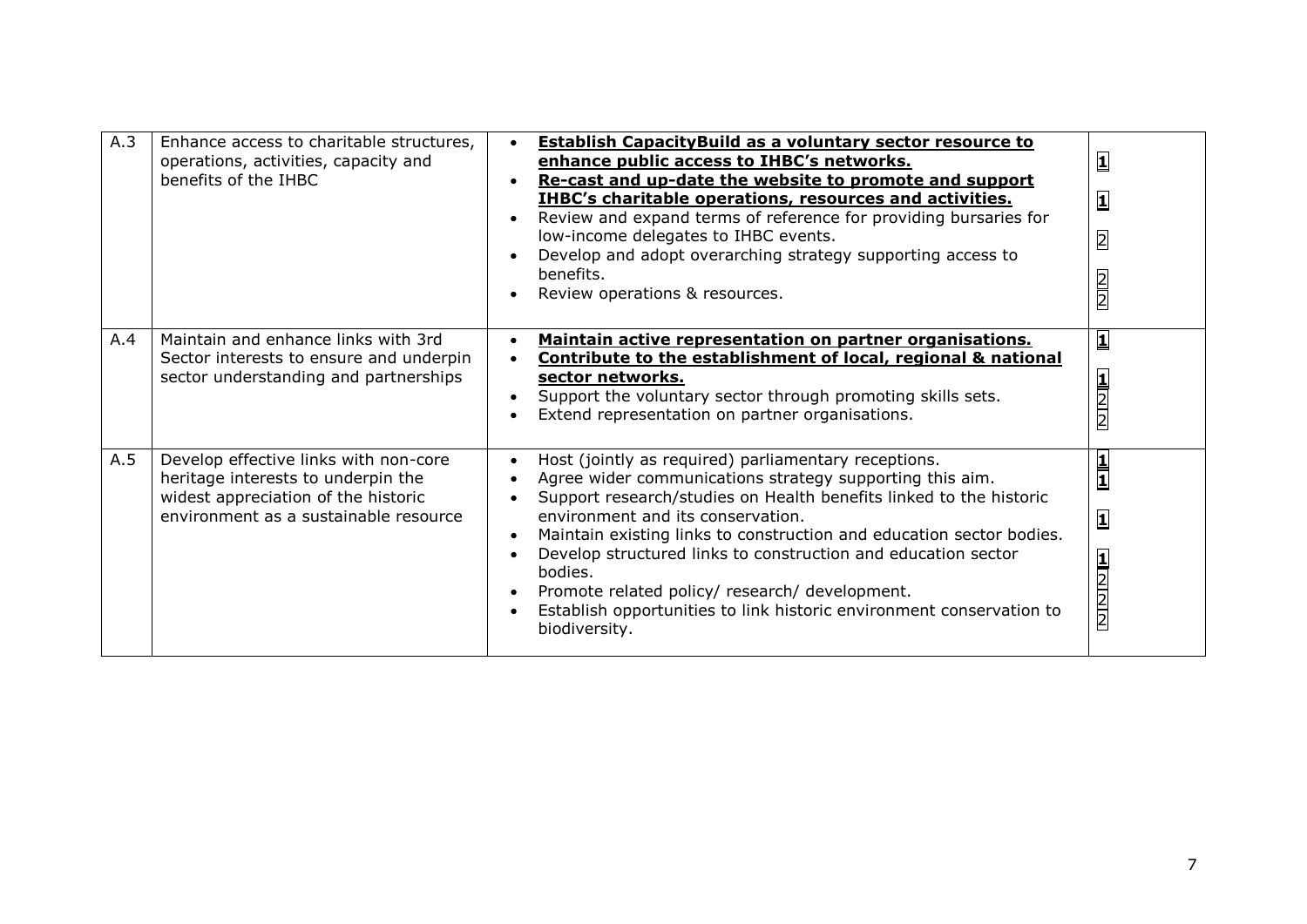| A.6 | Promote wider public awareness of and<br>access to the benefits of historic<br>environment conservation | Support/partner on joint events promoting benefits linked to<br>access, diversity and inclusion.<br>Evaluate IHBC joining option for 'non-specialist' (lay)<br><u>interests.</u><br><b>Implement 'Honorary Associates' plans and manage</b> |                |
|-----|---------------------------------------------------------------------------------------------------------|---------------------------------------------------------------------------------------------------------------------------------------------------------------------------------------------------------------------------------------------|----------------|
|     |                                                                                                         | accordingly.                                                                                                                                                                                                                                |                |
|     |                                                                                                         | Maintain open 'social network' resources and manage in line                                                                                                                                                                                 | $\frac{1}{2}$  |
|     |                                                                                                         | with Corporate Plan 2010-15.                                                                                                                                                                                                                |                |
|     |                                                                                                         | Extend access options to IHBC services and benefits for users.                                                                                                                                                                              | $\overline{2}$ |
|     |                                                                                                         | Develop structured partnerships with sector interests to expand                                                                                                                                                                             |                |
|     |                                                                                                         | informed, inclusive and accessible benefits.                                                                                                                                                                                                |                |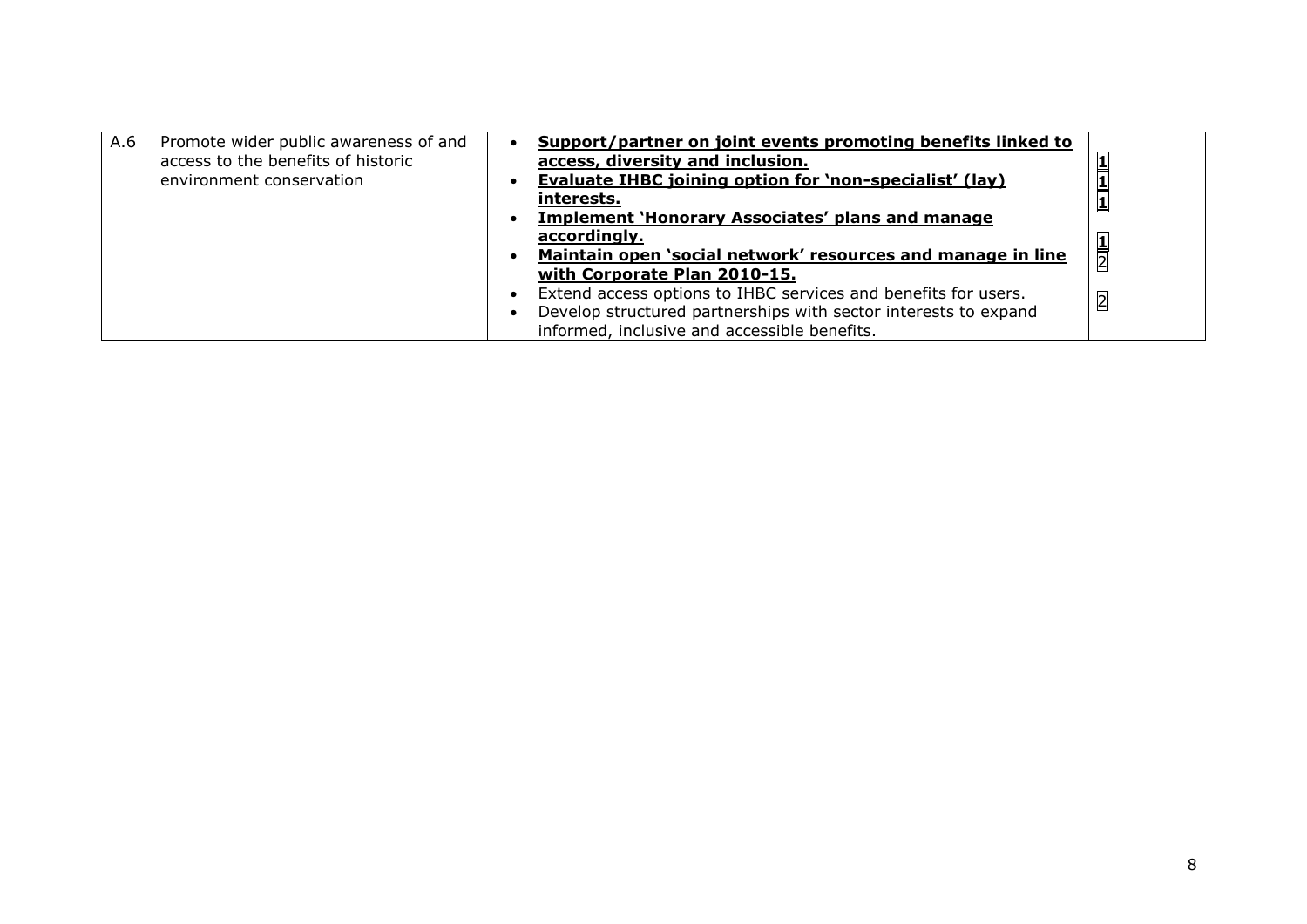| <b>Object B: To Help Conservation</b> |                                                                                                                                                                                                        |                                                                                                                                                                                                                                                                        |                                                            |  |
|---------------------------------------|--------------------------------------------------------------------------------------------------------------------------------------------------------------------------------------------------------|------------------------------------------------------------------------------------------------------------------------------------------------------------------------------------------------------------------------------------------------------------------------|------------------------------------------------------------|--|
| Aim                                   |                                                                                                                                                                                                        | Action                                                                                                                                                                                                                                                                 | Priorities<br>$1$ (high) 23                                |  |
| B.1                                   | Produce regular publications to support<br>conservation in the historic and built<br>environment sectors                                                                                               | <b>Issue IHBC's Context.</b><br><b>Issue IHBC's Yearbook.</b><br>Respond to opportunities and needs for additional<br>resources/guidance and produce as required.<br>Develop structured partnerships with relevant bodies to support<br>sector access to publications. | $\frac{1}{1}$<br>$\overline{\mathbf{1}}$<br>$\overline{2}$ |  |
| B.2                                   | Develop, adopt and give access to<br>standards, guidelines and specifications<br>to secure the appropriate application of<br>good and best practice in historic and<br>built environment conservation. | <b>Produce framework for development and adoption of</b><br>standards appropriate to the IHBC as an interdisciplinary<br>professional body.<br>Develop core papers: standards, quidelines & specifications.<br>Adopt standards from relevant bodies as required.       | $\frac{1}{2}$                                              |  |
| B.3                                   | Continue monitoring by, and<br>development of remit for, consultations<br>consultant and panel to underpin<br>advocacy and standards in historic and<br>built environment conservation                 | Review responses annually and respond to feedback.<br>Approve new quidelines in line with Corporate Plan.<br>Expand locus of consultation responses in line with Corporate Plan<br>2010-15 and identify new resources for expansion of remit.                          | $\frac{1}{1}$<br>$\overline{2}$                            |  |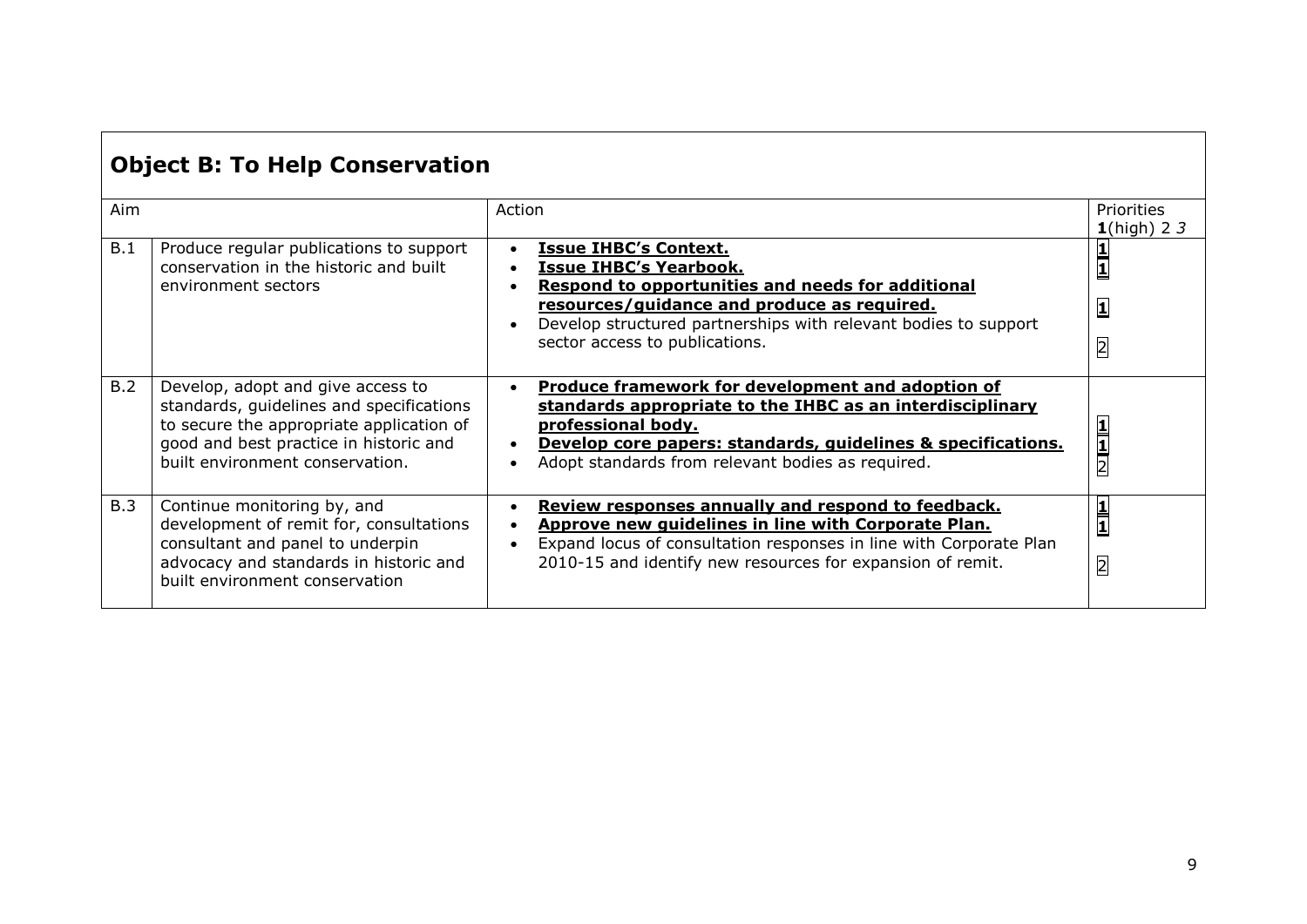| B.4        | Develop conservation education &<br>training resources and capacity | Run and develop Annual school and associated actions,<br>including partnership with sponsors.<br>Maintain and develop 'Fringe' events for School and report<br>and implement as required.<br>Maintain and develop management and promotion of the Gus<br><b>Astley Annual Student Award.</b><br>Develop strategy for identifying training needs and priorities across<br>sector.<br>Explore feasibility of 'stand-alone' event for Gus Astley Annual<br>Student Award.<br>Agree training priorities framework with Branches.<br>Explore funding for IHBC Education post. | $\overline{\mathbf{1}}$<br>1<br>$\overline{\mathbf{1}}$<br><u>מון אן טן ט</u> |
|------------|---------------------------------------------------------------------|--------------------------------------------------------------------------------------------------------------------------------------------------------------------------------------------------------------------------------------------------------------------------------------------------------------------------------------------------------------------------------------------------------------------------------------------------------------------------------------------------------------------------------------------------------------------------|-------------------------------------------------------------------------------|
| B.5        | Maintain and develop state of the sector<br>knowledge & resources   | <b>Maintain EH-linked LA resources research.</b><br>Initiate regular programme of 'horizon-scanning' strategy, of<br>surveys and engagement, including with HESPR members.<br><b>Underpin IHBC Enterprises research focus through Business</b><br>Plan.<br>Develop support framework for Conservation Officer Groups.<br>Survey sector to establish sector awareness & effectiveness of IHBC.                                                                                                                                                                            | $\mathbf{1}$<br>[1<br>$\begin{array}{c} \n 1 \\ \n 2 \\ \n 2 \n \end{array}$  |
| <b>B.6</b> | Develop links to 'Green' and natural<br>environment interests       | Develop contacts with Green and environment bodies.<br>Develop formal/operational links/ agreements with Green and<br>natural environment bodies.                                                                                                                                                                                                                                                                                                                                                                                                                        | 1<br>$\overline{2}$                                                           |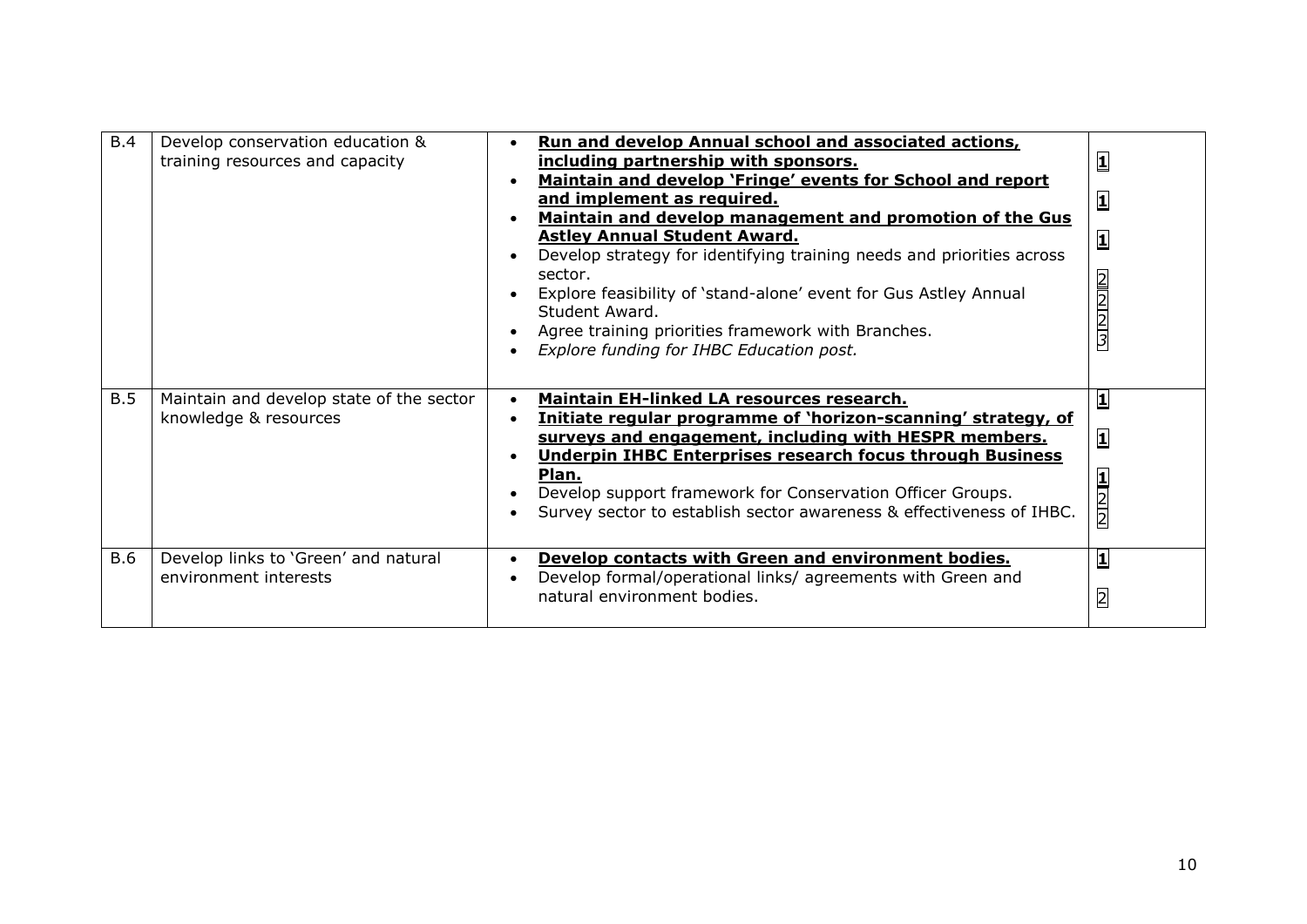| B.7 | Expand awareness and recognition of<br>the IHBC's specialist interdisciplinary<br>conservation standard (the Areas of | Establish HESPR as the key on-line resource for clients<br>seeking conservation professionals.<br>Secure inter-disciplinary National Occupational Standard                                                      |                |
|-----|-----------------------------------------------------------------------------------------------------------------------|-----------------------------------------------------------------------------------------------------------------------------------------------------------------------------------------------------------------|----------------|
|     | Competence) as a key resource in<br>specialist professional activities, training<br>and education                     | (NOS), or equivalent professional structure, for conservation<br>professionals.<br>Promote, in partnership as appropriate, recognition of the<br>need for dedicated conservation skills within all professional |                |
|     |                                                                                                                       | bodies responsible for the management of the historic<br>environment.                                                                                                                                           |                |
|     |                                                                                                                       | Secure formal recognition by partner bodies of IHBC's membership<br>criteria and standards.                                                                                                                     | $\overline{2}$ |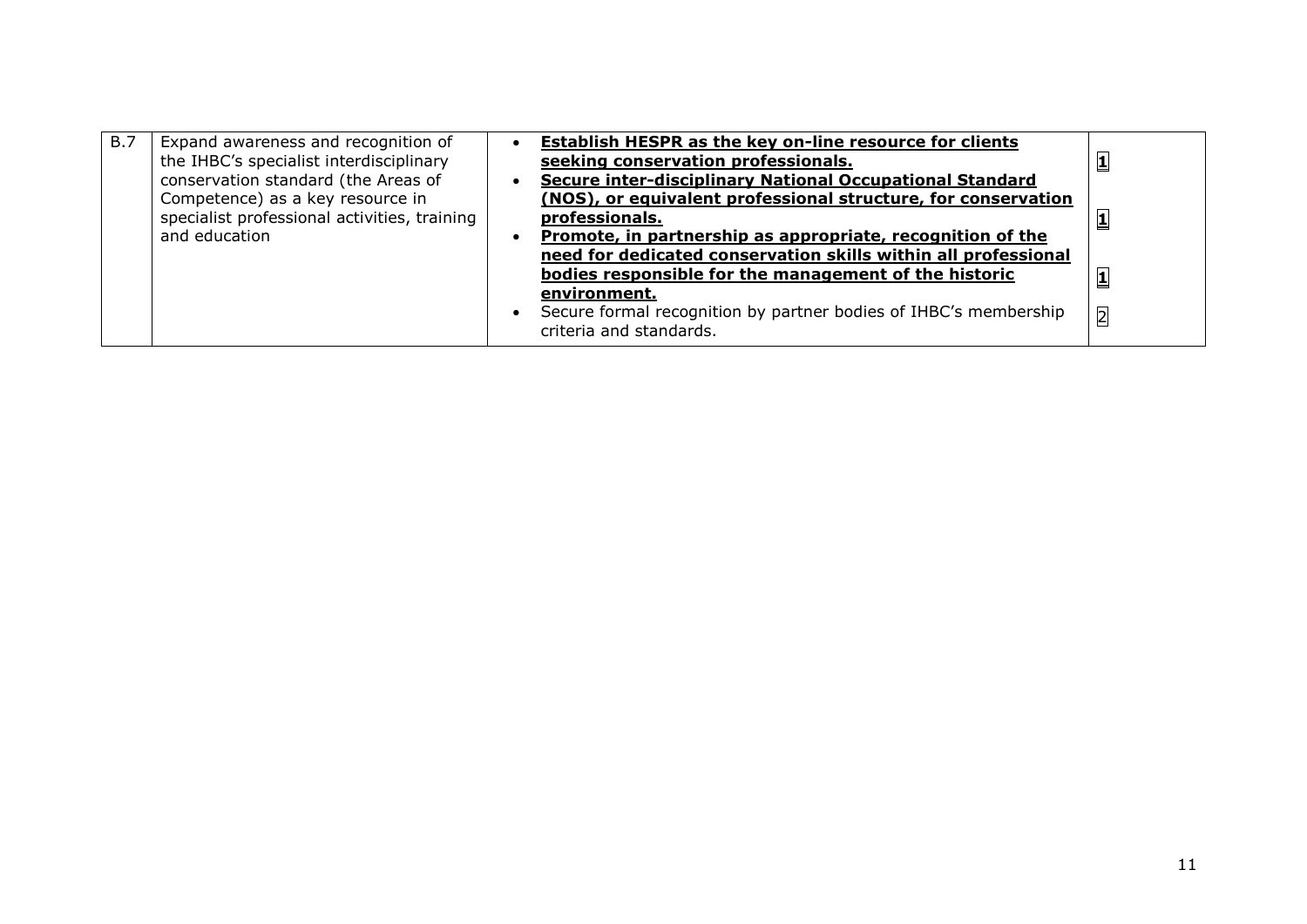|  | <b>Object C: To Help Conservation Specialists</b> |  |
|--|---------------------------------------------------|--|
|  |                                                   |  |

| Aim |                                                                                                                    | Action                                                                                                                                                                                                                                                                                                                                                                                                                                                                                                                      | Priorities<br>$1$ (high) 2 3                                                                    |
|-----|--------------------------------------------------------------------------------------------------------------------|-----------------------------------------------------------------------------------------------------------------------------------------------------------------------------------------------------------------------------------------------------------------------------------------------------------------------------------------------------------------------------------------------------------------------------------------------------------------------------------------------------------------------------|-------------------------------------------------------------------------------------------------|
| C.1 | Enhance support for applicants seeking<br><b>IHBC Full Membership</b>                                              | <b>Establish, review and refine programme and web support.</b><br>Develop and implement as required a credible.<br>support/mentoring programme for applicants.<br>Produce a dedicated guidance leaflet/resource to raise awareness<br>and understanding of assessment processes, values and criteria.                                                                                                                                                                                                                       | $\overline{\mathbf{1}}$<br>$\overline{2}$                                                       |
| C.2 | Support, encourage and require<br>members to observe IHBC's professional<br>standards & maintain their competences | Maintain CPD review, and expand as resources allow.<br><b>Enhance opportunities for members to achieve mandatory</b><br><b>CPD hours.</b><br>Maintain and develop infrastructure for disciplinary<br>procedures.<br><b>Enhance guidance to support and inform disciplinary</b><br>processes.<br>Explore partnership opportunities with professional bodies to<br>enhance support and efficiencies.                                                                                                                          | $\overline{\mathbf{1}}$<br>$\overline{\mathbf{1}}$<br>$\overline{\mathbf{1}}$<br>$\overline{2}$ |
| C.3 | Enhance membership benefits and<br>services                                                                        | Maintain, and enhance as resources allow, services of and<br>support from the National Office.<br>Maintain Membership e-letter.<br>Maintain and develop Professional Indemnity resource.<br><b>Explore opportunities for enhancing supplementary benefits</b><br>(legal advice etc.).<br>Explore relative benefits of different subscription models.<br>Develop a unique new core benefit/ service (comparable to the<br>NewsBlog).<br>Explore opportunities for and benefits of opening access to internal<br>information. | $\frac{1}{1}$<br>$\frac{1}{2}$<br>$\overline{3}$                                                |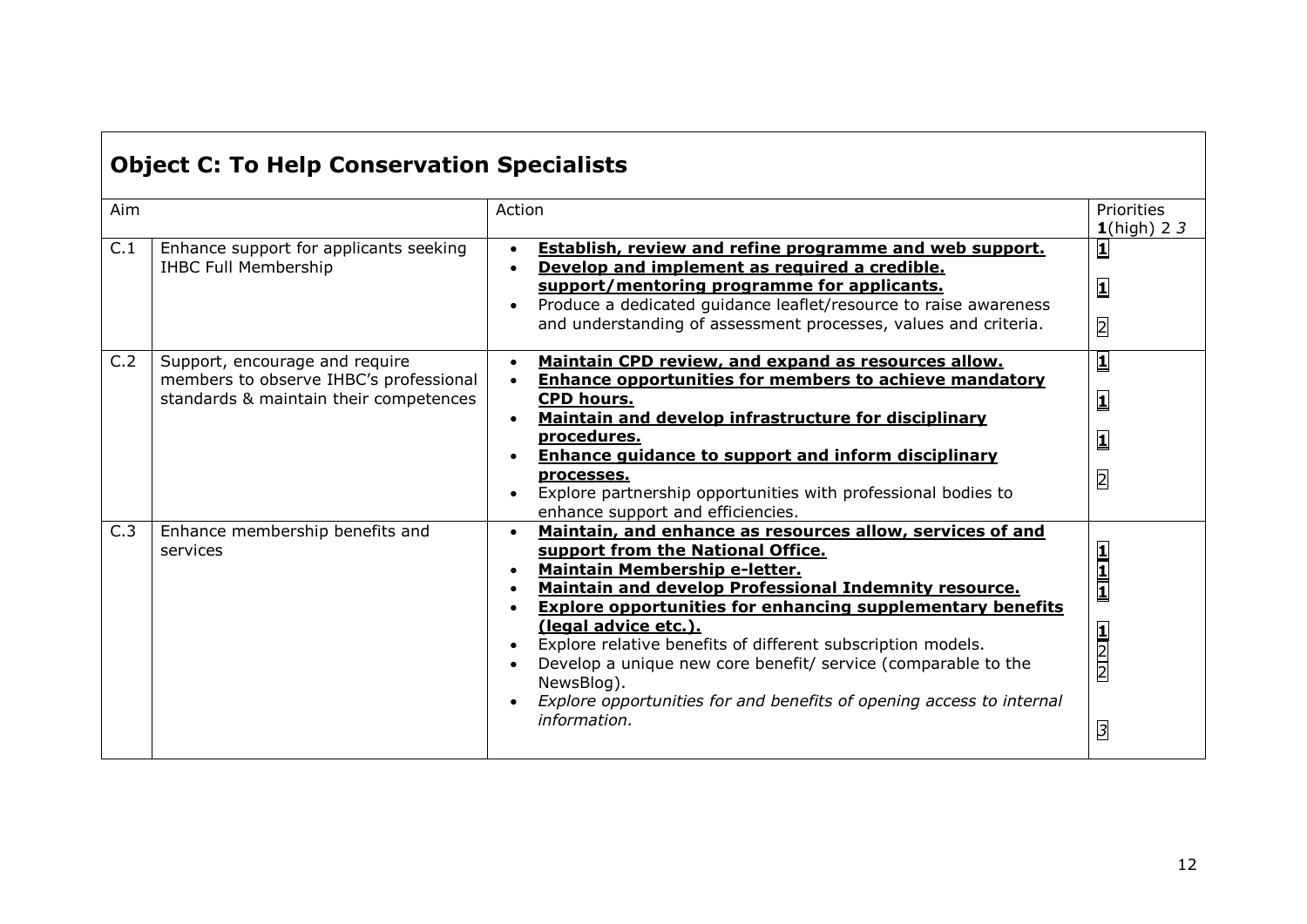| C.4 | Promote IHBC's professional register<br><b>HESPR</b>                                                                                                                                     | Maintain and promote HESPR membership and benefits.<br><b>Explore opportunities for developing HESPR membership and</b><br>benefits.<br>Establish protocols to secure HESPR as an indicator in assessing<br>sector needs and priorities.                                                                                                                                                                                                                                                                                                                                                                                                                                                                                                                                                                | $\overline{\mathbf{1}}$<br>囗<br>$\overline{2}$                                       |
|-----|------------------------------------------------------------------------------------------------------------------------------------------------------------------------------------------|---------------------------------------------------------------------------------------------------------------------------------------------------------------------------------------------------------------------------------------------------------------------------------------------------------------------------------------------------------------------------------------------------------------------------------------------------------------------------------------------------------------------------------------------------------------------------------------------------------------------------------------------------------------------------------------------------------------------------------------------------------------------------------------------------------|--------------------------------------------------------------------------------------|
| C.5 | Explore and develop corporate links and<br>partnerships to enhance membership<br>standards and benefits                                                                                  | <b>Explore benefits of structured membership benefits/links to</b><br>other professional bodies.<br>Establish additional structured links with partners professional and<br>related bodies.<br>Explore commercial opportunities for partnerships and benefits.                                                                                                                                                                                                                                                                                                                                                                                                                                                                                                                                          | $\overline{\mathbf{1}}$<br>$\frac{2}{3}$                                             |
| C.6 | Develop and refine corporate<br>infrastructure to ensure that the IHBC<br>operates to the same effective, credible<br>and efficient professional standards it<br>expects of its members. | Observe statutory and ethical requirements, under oversight<br>of Council, in line with current legislation and practice.<br>Maintain and develop risk management procedures &<br>systems.<br>Formalise registration as charity in Scotland.<br><b>Review governance and related structures (including Board</b><br>Review, assessment and operations) in line with Corporate<br>Plan 2010-15.<br><b>Enhance business management capacity in national office as</b><br>required.<br>Review Corporate Plan 2010-15.<br>Develop strategy and processes for more inclusive, participative and<br>pro-active structures.<br>Explore opportunities for efficiencies and development in resources<br>$\bullet$<br>for support from National Office.<br>Explore 'conference call' communication opportunities. | $\frac{1}{1}$<br>$\frac{1}{1}$<br>$\overline{2}$<br>$\overline{2}$<br>$\overline{2}$ |
| C.7 | Enhance structures for communications<br>between IHBC and sector interests                                                                                                               | Develop and introduce structured stakeholder/press<br>$\bullet$<br>management strategy.<br>Prepare strategic plan for future development.                                                                                                                                                                                                                                                                                                                                                                                                                                                                                                                                                                                                                                                               | $\frac{1}{2}$                                                                        |